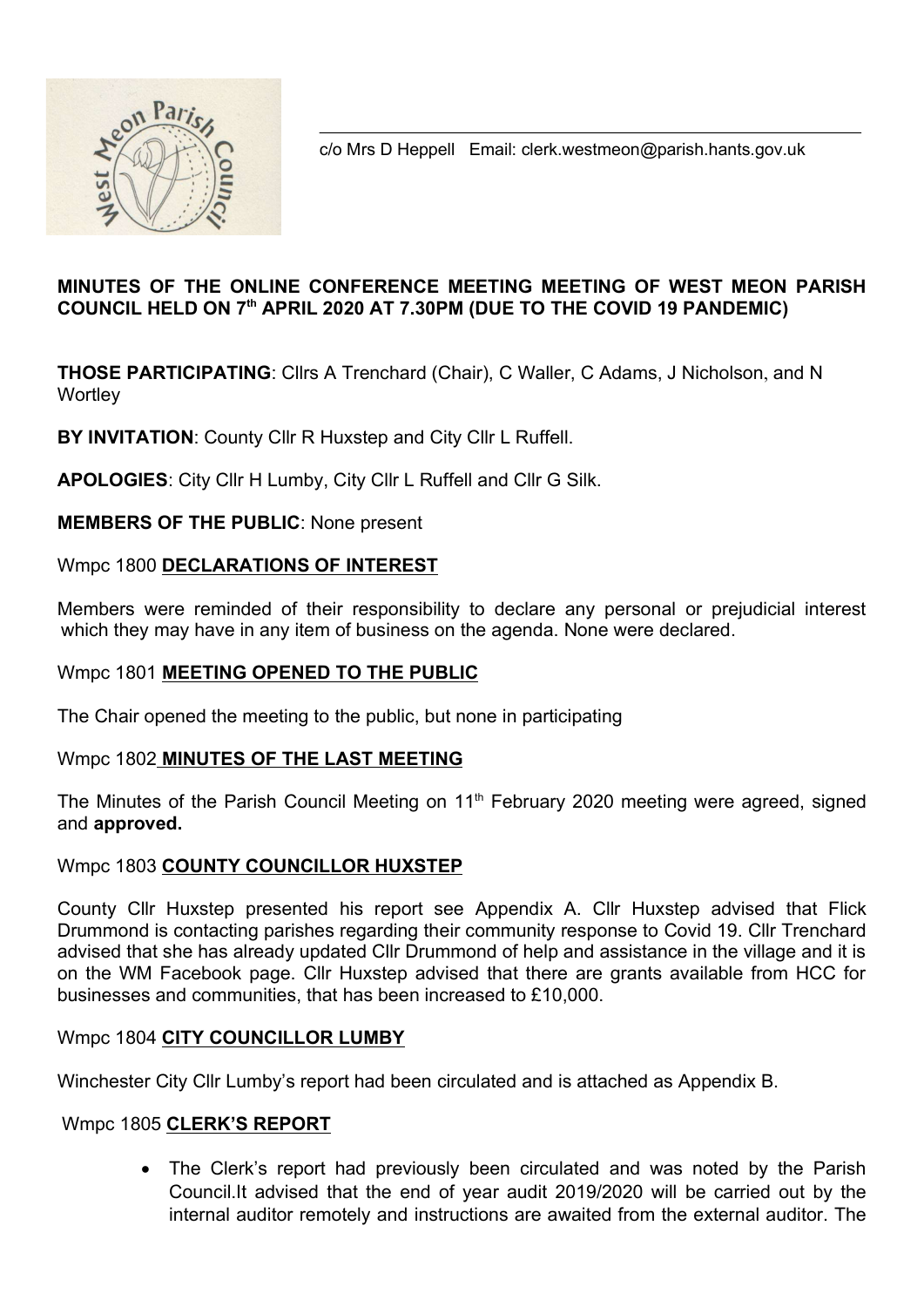internal auditor has recommended that the Parish Council agree Business Community Arrangements subject to Covid 19. See Appendix C

- No Annual Parish meeting to take place until restrictions on Covid 19 lifted.
- Annual play area inspection by WCC has been booked for the children and toddler play areas and outdoor gym and table tennis table. Meonwara inspection has already been carried out and circulated via email.
- Play area and website notices were prepared on 23/03/2020 for the Parish Council stating the closure of play equipment.
- Co-option Notice guidance awaited from WCC during the Covid19.

# TO RECEIVE WORKING GROUPS

# Wmpc 1806 PLANNING

SDNP/20/00708/FUL Hayden Barn Cottage, Hayden Lane Warnford SO32 3LF Proposal: Erection of private recreational stable to be used in association with Hayden Barn Cottage. Ratified that objections are raised.

# Wmpc 1807 FINANCE AND ADMINISTRATION

- i) It was unanimously **agreed** that the internal auditor's recommendations to 'Agree Business Community Arrangements' be adopted. See Appendix C.
- ii) The Parish Council noted that a letter was received from a resident regarding leaving bins out on Church Lane, which were causing a hazard. HCC bin collection were informed and are dealing with the matter.

Two Grants requests have been received for WMPC:

- iii) Grant request from Mrs H Town for Elderly meeting group grant of £95.60. It was agreed to defer this grant and the applicant re-apply when the village hall is reopened.
- iv) Community Shop Grant, grant request for rent '. We have to close the Café, the result of which entails a loss of revenue from the rent  $£345$  per calendar month to the Community Shop. It was **agreed** that a £500 be awarded and that a further grant maybe applied for depending on whether other grants from HCC and WCC were successful.

# Schedule of Payments

| Ch 300587 D Heppell salary March            |         |
|---------------------------------------------|---------|
| Ch 300588 Biffa Bins Village Hall           | £95.70  |
| Ch 300589 WCC Meonwara play area inspection | £44.95  |
| Ch 300590 HCC Street lighting               | £433.55 |
| Ch 300591 D Heppell Aprilsalary             |         |
| Ch 300592 Expenses March/April Clerk        | £88.19  |
|                                             |         |

# Wmpc 1808 HIGHWAYS AND TRANSPORT -

Cllr Waller advised that the Lengthsman list has been circulated.

# Wmpc 1809 COMMUNITY, RECREATION AND TRANSPORTATION

Cllr Adams to submit Parish news information.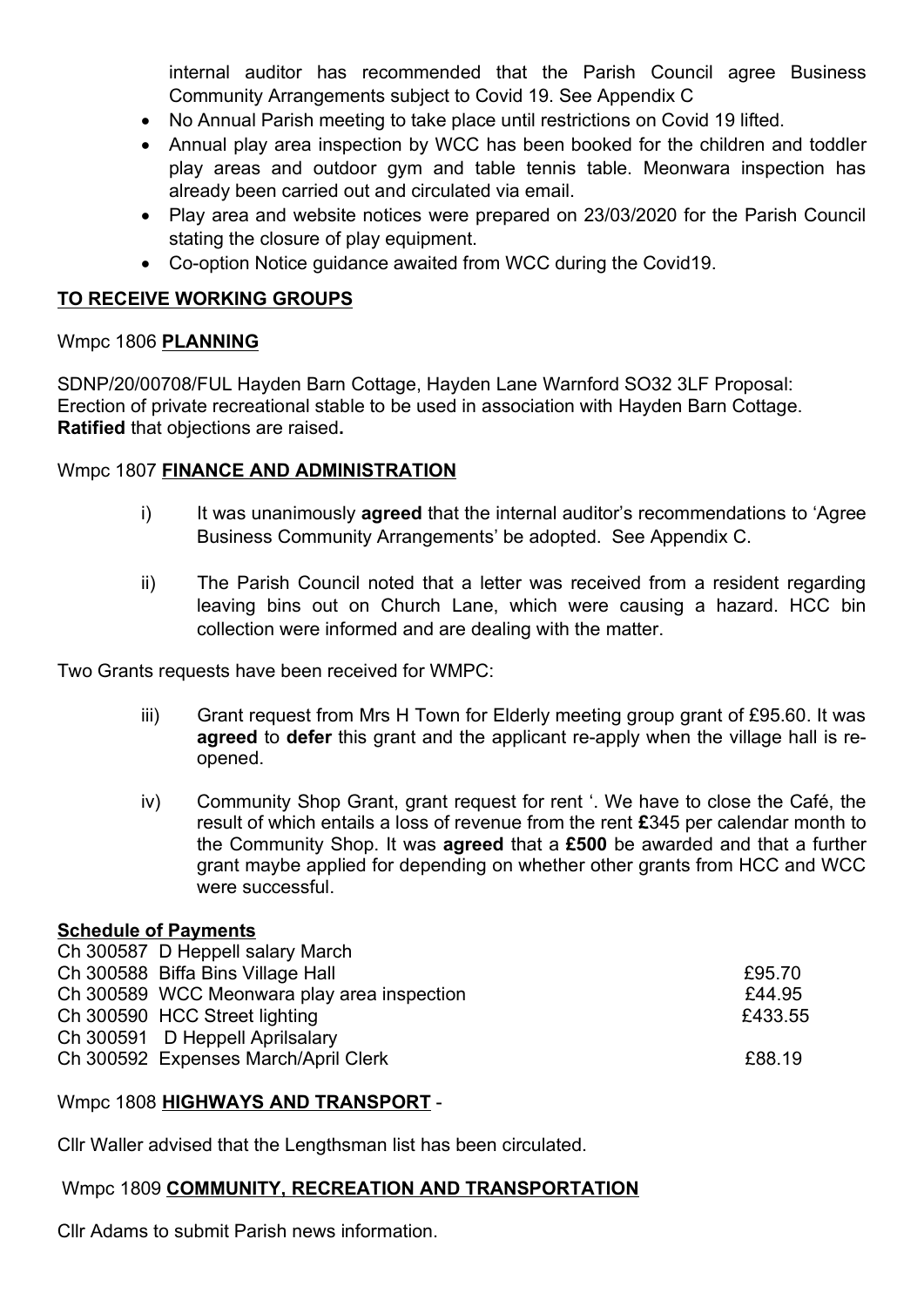The works to the trees on recreation ground is awaited subject to Cllr Silk being able to agree the timing of the works.

### Wmpc 1810 ITEMS TO BE CONSIDERED AT THE NEXT MEETING

Co option/election of Parish Councillors to WMPC, Trees on the recreation area

### Wmpc 1811 DATES OF NEXT MEETINGS

Tuesday 5th May, 2nd June, 7th July location to be agreed.

The meeting closed at 20:43 hrs

Chair ……………………….

# Appendix A

Hampshire Domestic Abuse services continue providing support to vulnerable

Hampshire's Domestic Abuse Service is continuing to provide help to people experiencing domestic abuse via phone, email and online. The telephone helpline can be accessed on 03300 165 112 and will be staffed from 11.30am to 2.30pm Monday to Friday.

A face to face support option is not available during this time but access to refuge, for those with urgent needs, will still be available 24/7.

Councillor Judith Grajewski, Hampshire County Council's Executive Member for Public Health, said: "We understand that the recent measures announced to tackle coronavirus (COVID-19), such as the order to stay at home, can cause anxiety for those who are experiencing or feel at risk of domestic abuse. During this period of social distancing and social isolation for those families affected by domestic abuse, the home is unlikely to be a safe place. Additional pressures caused by illness, financial worries and spending more time together without being able to leave the house are likely to make this situation more difficult. Domestic abuse is unacceptable in any situation, no matter what stresses you are under - Hampshire services will therefore continue to be available to provide support."

If you are in immediate danger, or know someone who is, call 999 and ask for the police, who are continuing to respond to emergency calls. In an emergency if you are unable to speak - dial 999 and then enter 55. This will transfer your call to the relevant police force who will assist you without you having to talk.

The Government issued guidance on domestic abuse on 29 March 2020 : Coronavirus (COVID-19) and domestic abuse.

The following national helplines are also available to those experiencing domestic abuse: National Domestic Abuse Helpline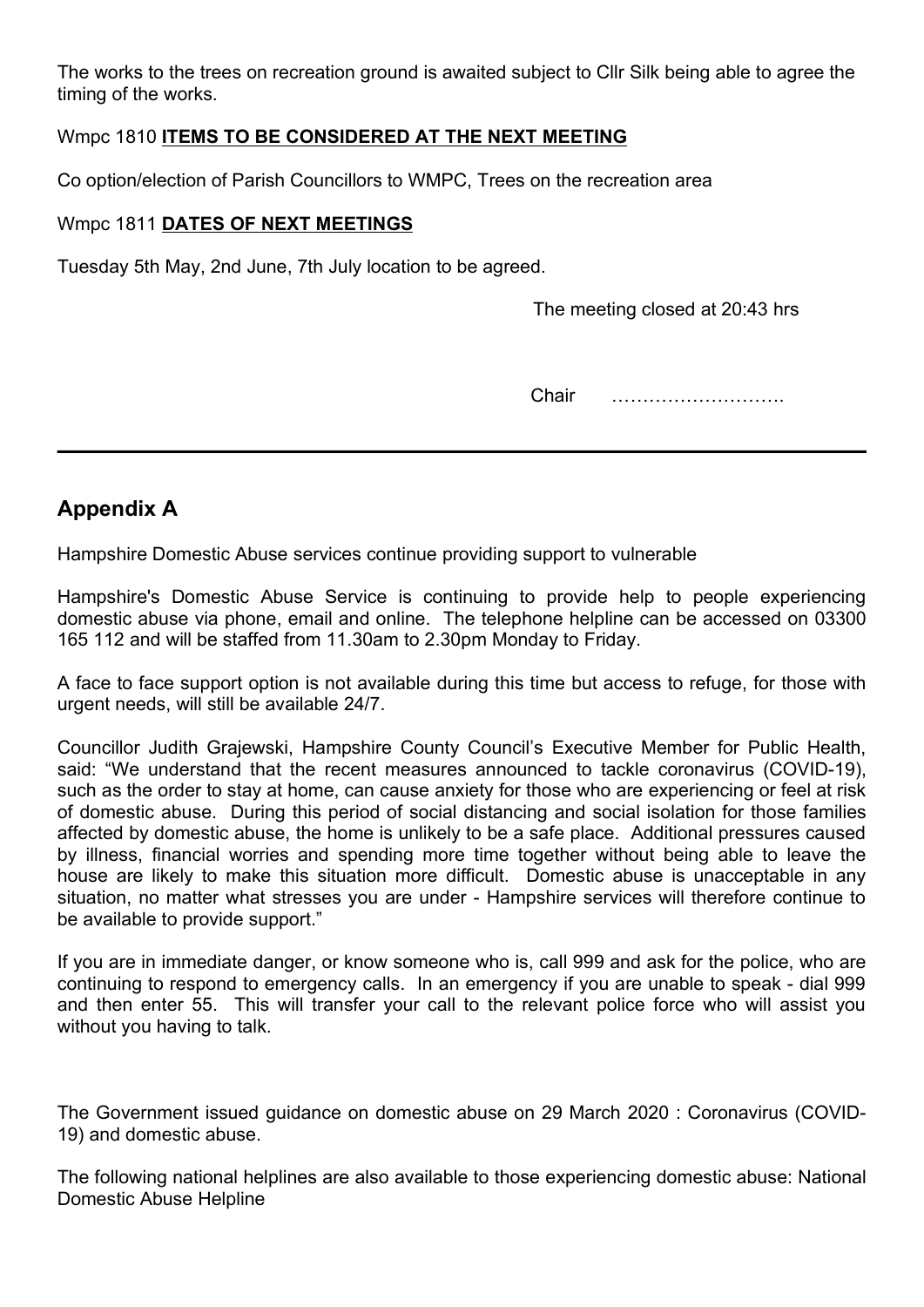The National Domestic Abuse Helpline website provides guidance and support for potential victims, as well as those who are worried about friends and loved ones.

ManKind ManKind is a confidential helpline for male victims of domestic abuse across the UK. Galop - for members of the LGBT+ community If you are a member of the LGBT+ community, Galop runs a specialist helpline on 0800 999 5428 or email help@galop.org.uk.

How to reduce waste while HWRCs are closed as people asked to stay at home

Hampshire's Household Waste Recycling Centres (HWRCs) are now closed due the Coronavirus outbreak. The Government's advice is very clear on staying at home to reduce the risk of spreading Coronavirus, and we know that we should only be leaving our homes for a very limited number of reasons and not make any journeys which aren't essential. Travelling to an HWRC is not an essential journey, which is why the decision was made to close them until further notice.

How to reduce waste, and what to do with waste produced while HWRCs are closed:

Recyclable waste • For larger recyclable items such as bulky cardboard boxes, wood and metal that you would normally have taken to the HWRC please try to minimise this waste in the first place and where this isn't possible store these items in a secure place to avoid any risk of them catching fire. • Please continue to use recycling bins as normal rules with clean, dry and loose materials newspapers, cardboard packaging (A3 size and below). Please break larger cardboard packing down into smaller pieces), plastic bottles, food tins, drinks cans and aerosols.

Green waste • Please try to reduce the amount of garden waste produced where possible. However, if you do have to cut the grass or do other work in the garden and are unable to store it, consider the following options: • Leave the grass cuttings on your lawn as you mow. This helps the soil retain water and return the required nutrients back to your lawn as they decompose. • Dry grass cuttings can be used as a mulch for beds and vegetable patches. Apply a thin layer to reduce weeds and pests. • Garden waste and some kitchen waste can be composted at home. Information on how to compost can be found on the Smart Living website; see link below. • Please do not put lawn cuttings or hedge clippings in your ordinary waste collection bags.

Bulky waste items • Please try to avoid generating DIY or bulky waste in the first instance unless you are able to store it safely at home until it is possible to donate for reuse or dispose of safely. The collection and disposal of 'black bag' and mixed recyclable waste from the kerbside are being prioritised at this time. Please do not place bulky waste in your 'black bag' waste. • You can find information on reuse and upcycling on the Smart Living website, which includes information on how to determine whether an item might be suitable for reuse by someone else. • https://www.hants.gov.uk/wasteandrecycling/smartliving/inthehome

Glass collection and recycling • Please check the website of your local district or borough council for the latest information regarding availability of kerbside glass collections (if provided in your area) and bottle banks. • https://www.gov.uk/find-local-council

Unwanted clothing and bric-a-brac items • Charity shops and HWRCs are now closed for the foreseeable future, any unwanted items will need to be stored at home until shops can reopen and textile banks can be serviced again. • Repairing or upcycling old or unwanted clothing is a fun and creative way to turn it into something new or unique. Find out more are: • https://www.hants.gov.uk/wasteandrecycling/smartliving/inthehome/sustainable-fashion

Food waste • Have a look at the advice available from Smart Living to help make the most of the food you have and reduce food waste. • https://www.hants.gov.uk/wasteandrecycling/in-thekitchen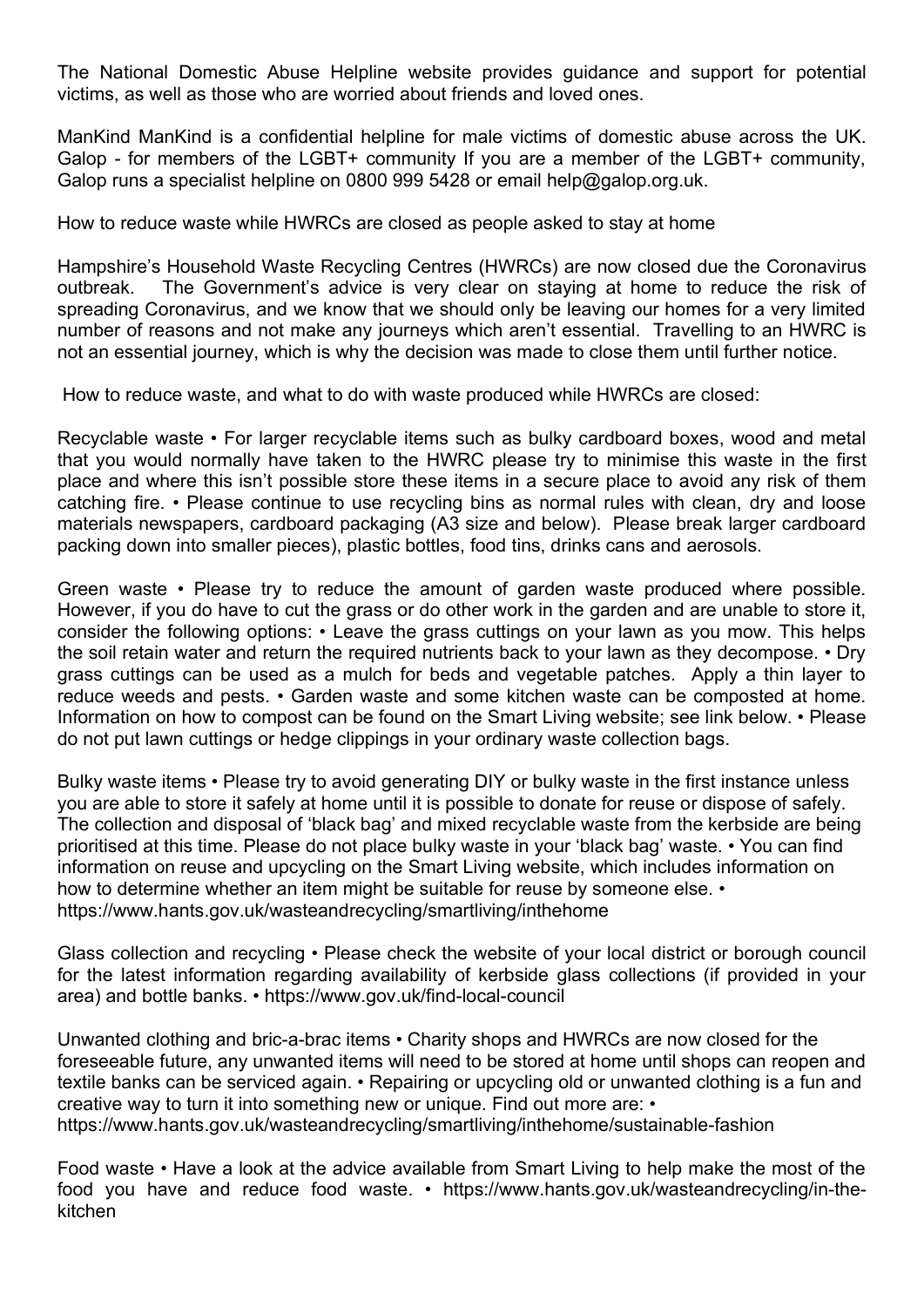Please do not leave any waste outside the gates of the Household waste recycling centres. Leaving waste at the gates or anywhere else is fly tipping and is a criminal offence for which perpetrators will be prosecuted and fined up to £50,000. Find out about the County Council's zero tolerance approach to fly-tipping and work with partners: https://www.hants.gov.uk/wasteandrecycling/flytipping

How to dispose of personal waste if you have symptoms of coronavirus illness

• Personal waste, such as used tissues and disposable cleaning cloths, should be stored securely in disposable rubbish bags. These bags should then be placed into another bag, tied securely and kept separate from other waste. Please put this bag aside for at least 72 hours, and then place it in your usual external household waste bin for kerbside collection.

Hampshire Trading Standards warn residents to be alert to scams during coronavirus pandemic

 Hampshire County Council's Trading Standards team is warning residents to be extra vigilant as the coronavirus pandemic could increase the risk of everyone, particularly vulnerable people, falling victims to scams and rogue traders Leader of Hampshire County Council, Councillor Keith Mans, said: "The coronavirus pandemic is quickly changing the way we lead our lives, with many residents now staying at home. Unfortunately, we are hearing about new scams that Hampshire residents could potentially fall victim to at this time, particularly on their own doorstep. We are determined to do everything we can to protect them from this, particularly the most vulnerable in our communities. Please familiarise yourself with advice from Hampshire Trading Standards Service team. Share the information with friends, family members and neighbours as forewarned can often mean you are forearmed."

Known coronavirus related scams include: • People claiming to offer door-to-door or online testing kits. Residents are warned not to open the door or place an online order. • Elderly residents who are self-isolating being targeted for help with shopping. Only use trusted sources such as friends and families, • Emails claiming to be from the Government offering a tax rebate to support people through this challenging time. Online advice available. • Retailers overcharging for staple items such as toilet rolls.

If you are aware, or become suspicious of, these scams taking place in your neighbourhood, please let Hampshire Trading Standards officers know.

For further advice or to report an issue to Hampshire County Council Trading Standards Service Please phone our partners at the Citizens Advice Consumer Helpline on 0808 2231133.

If assistance is required outside of these hours, phone Hampshire Police on their non-urgent number 101 or dial 999 if you feel threatened or intimidated.

Citizens Advice (CitA) has launched advice on coronavirus scams, including a scam checker. Please use trusted sources of information.

For more details on the national guidance on Coronavirus, go to the County Council's dedicated web pages.

# Cllr Roger Huxstep Member for Meon Valley Division

7th April 2020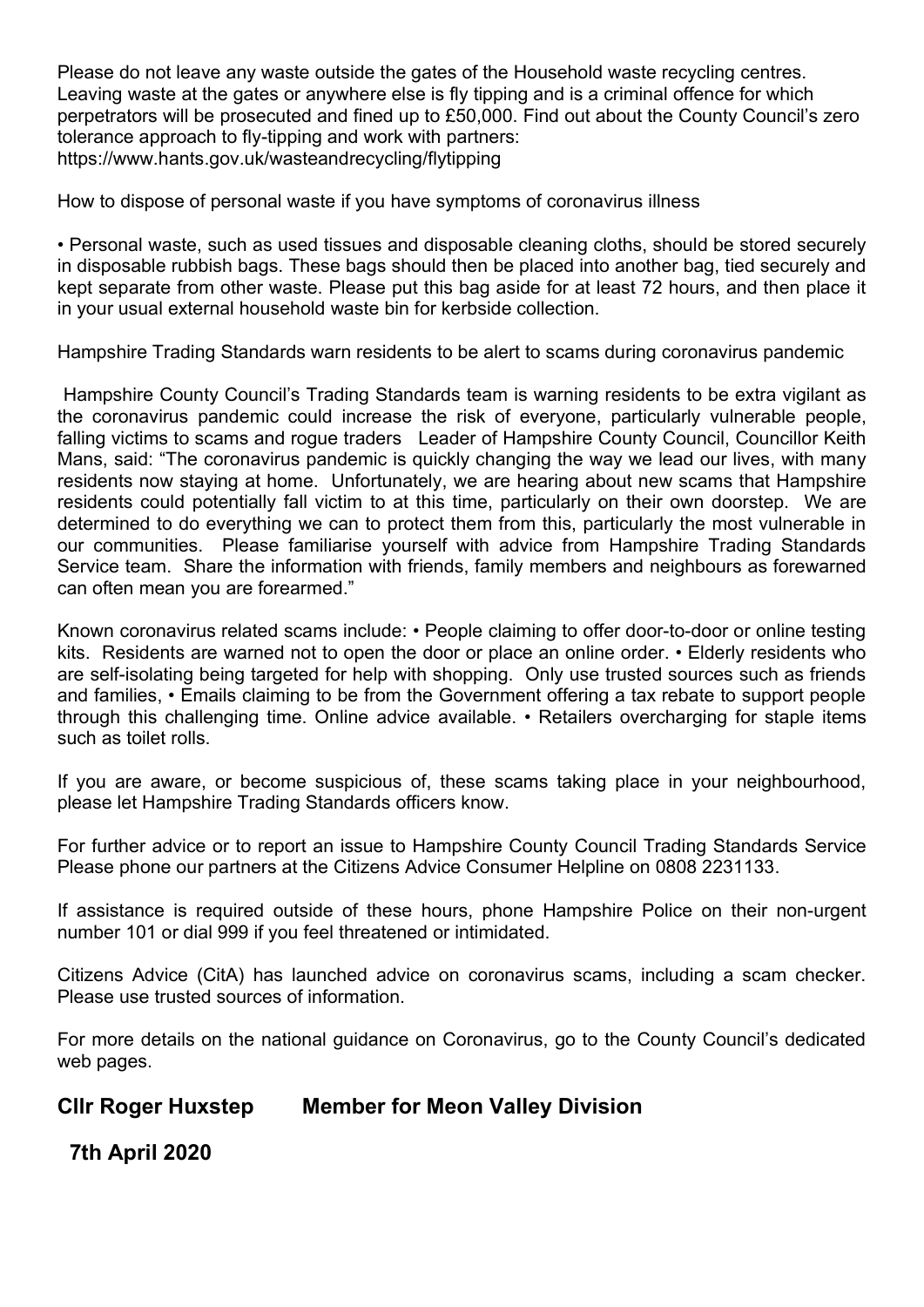# Appendix B

# West Meon Parish Council Winchester City Councillor Report April 2020

1. Introduction Winchester City Council's principle focus at the moment is on addressing issues arising from Coronavirus. As well as seeking to deliver the vast majority of its services as usual, it has been continually updating advice and guidance released from Government to offer the best support possible for residents and businesses across the District during the COVID-19 infection.

The definitive list of advice can be found on the Council's website at https:// www.winchester.gov.uk/covid19.

2. Council Tax support and benefits Council Tax is payable over ten months, with the first payment due this month. No payments are then due in the final two months. There is an option for those in financial hardship to apply to move the two payment free months to this and next month, dependent on individual circumstances. Anyone wishing to take advantage of this should contact the Revenues and Benefits team at the Council.

Similarly, council tenants having difficulty with rents should contact the Council at the earliest opportunity. The Government has introduced provisions relating to rent deferment whilst possession proceedings for non-payment of rent are not permitted at present.

Residents are also encouraged to sign up to benefits where available to provide some longer term security.

3. Shielding and community support The Parish has received a separate update in relation to the arrangements for shielding which is the national system to support the 1.5 million most vulnerable citizens.

As part of the nationwide response, the Council and other districts in Hampshire have been working with the County Council to establish a new system to make sure that anyone who needs help because of the current 'lock down' can get through to someone who can help.

Anyone who needs assistance with problems arising from their self isolation or shielding at home should ring the County Council helpline on 0333 370 4000. This is available from 9.00 am to 5.00 pm 7 days a week. The County Council will decide who is best able to assist them via a triage process, and some may be referred to Winchester City Council if it is considered they are the appropriate agency to help them.

The Council has also prepared a list of community support groups and may refer calls onto them. Residents needing help should continue to use local support where they have contacts.

Otherwise, they should call the helpline number given above.

More information can be found on the Council's website at:

https://www.winchester.gov.uk/get-help

It should also be noted that the Council are continuing to offer urgent housing repairs for council tenants but are otherwise rescheduling repair and routine maintenance for them until later in the summer.

4. Refuse collection and other waste issues Waste and recycling collections are continuing for now on their usual cycle. It may be necessary in due course to remove some aspectsof the service. This may start with the removal of garden waste collection and residents are asked to consider composting as an alternative. Bulky waste collection has been paused for now.

The bin collection teams will be starting earlier than usual and so residents are advised to put bins out the night before.

Hampshire County Council has closed the waste depots across the county. There has been a concern that this may lead to more fly tipping, although there is little evidence of this as yet.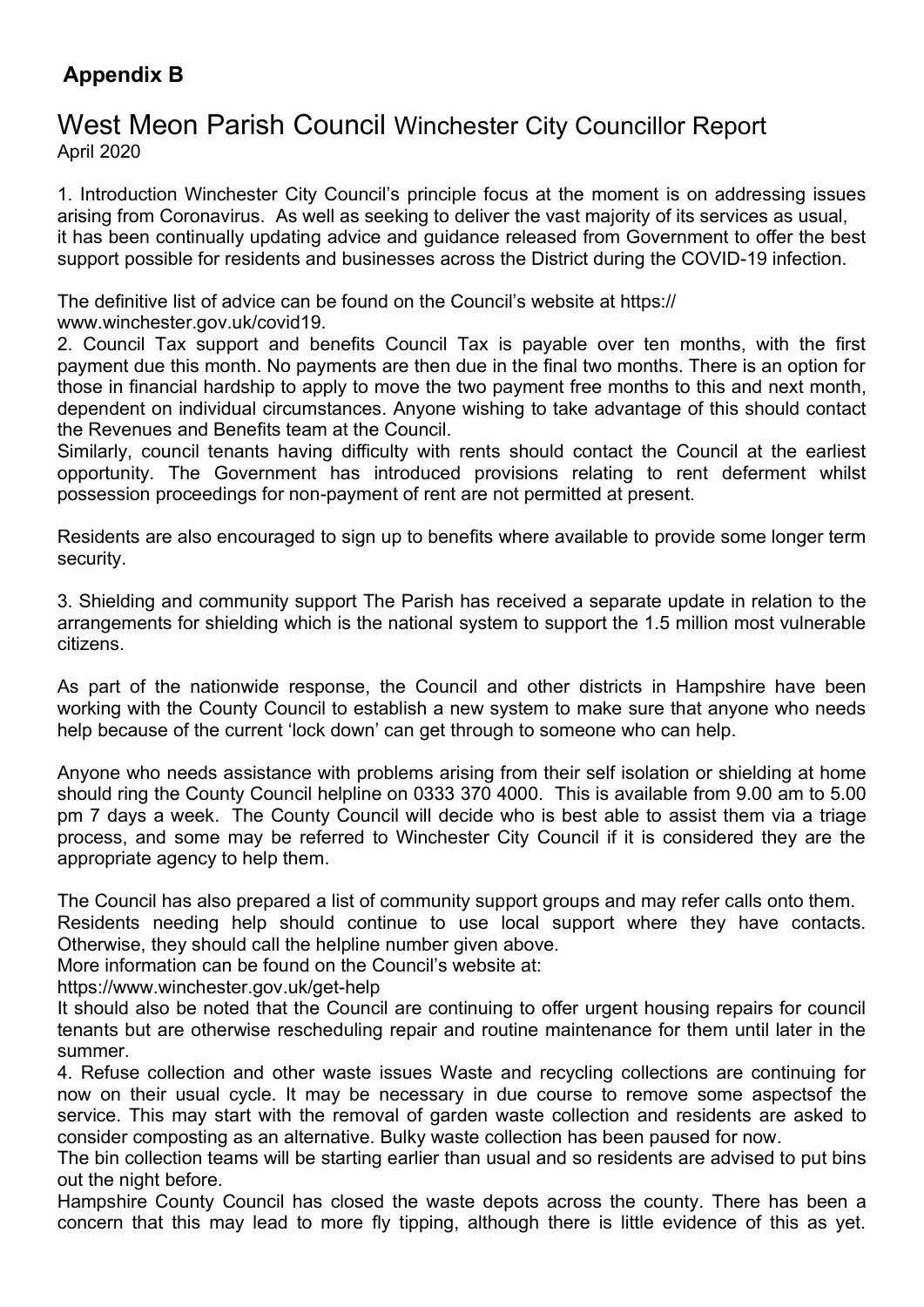However, Winchester City Council's fly tipping and prosecution work is continuing and is viewed as a priority during the lockdown. All incidents of flytipping are being investigated, and dealt with as per the Council's normal regime, including a fixed fine or prosecution where there is any evidence. Residents are encouraged to continue to report any incidents of fly tipping so that the Council can investigate and address these - please do not assume someone else has reported it. The grounds team are still working although as a result of absences they are having to prioritise keeping open spaces safe.

Pest control has been paused and the teams redeployed onto other areas.

5. Bonfires Residents are actively encouraged not to have bonfires. Coronavirus is a respiratory illness and bonfires could well be unhelpful to those affected.

6. Business support The Council's website (see link above) also includes a link to a detailed page covering support available to businesses. Letters have gone out to 2,700 businesses to ensure they are aware of business rate relief and business grant availability. £29m has been received from Government to cover the direct costs of these measures. Businesses are encouraged to make applications without delay.

7. Virtual meetings Most physical meetings across the District have now been cancelled or have been moved to virtual meetings. This includes meetings of parish councils and parish meetings. As we would now be in a purdah period due to the local elections, this has not proved too problematic to date, with the exception of planning meetings, which have been cancelled for April. However, this will become more of an issue as time passes, especially for meetings that are required to take place.

The Coronavirus Act 2020 provides for the Secretary of State to make regulations to allow deferment of some meetings and for virtual meetings to be convened where possible, for example via Skype, Zoom or Google Teams. The Council are currently reviewing the implications of this and more details will be available in due course, including advice on annual meetings.

8. Planning applications Planning applications can continue to be made and will be considered, both those dealt with by Winchester City Council and the South Downs National Park. As referred to above, Winchester City Council's planning meetings for April have been cancelled. The Council is considering in light of the new regulations how going forward meetings can be held, evidence considered and site visits take place.

9. Elections The Coronavirus Act 2020 has also postponed the elections due to take place this May. There was no election scheduled for Winchester City Council for the Upper Meon Valley ward (in which this parish is located) but other wards did have elections scheduled which have now been postponed. Similarly the election for the new Police and Crime Commissioner for Hampshire and the Isle of Wight has been postponed.

As a result of the postponement, those in elected posts that were up for election will continue in those posts for another year.

These elections will now occur next May, at the same time as the Hampshire County Council elections. Postponed elections will be for a term one year shorter than usual, to reflect the deferred year. Any by-elections which may arise in the meantime will also be deferred until next May.

10. Wickham Fair The 2020 Wickham Horse Fair has been cancelled due to the Coronavirus crisis. It was due to take place in May. However, following consultation between representatives from the event, the police, Hampshire County Council and Winchester City Council, the police have announced the cancellation of the event. It is hoped that the cancellation will prevent attendees travelling unnecessarily to the event.

It is expected that the event will return next year.

11. Eastleigh Plan The inspector has this month issued a report regarding areas of the Eastleigh Local Plan where she continues to have significant concerns and setting out options for taking matters forward.

Her report in particular identifies major problems with Options B and C, which are the two that most directly affect the Upper Meon Valley ward and in particular Upham and Owslebury parishes.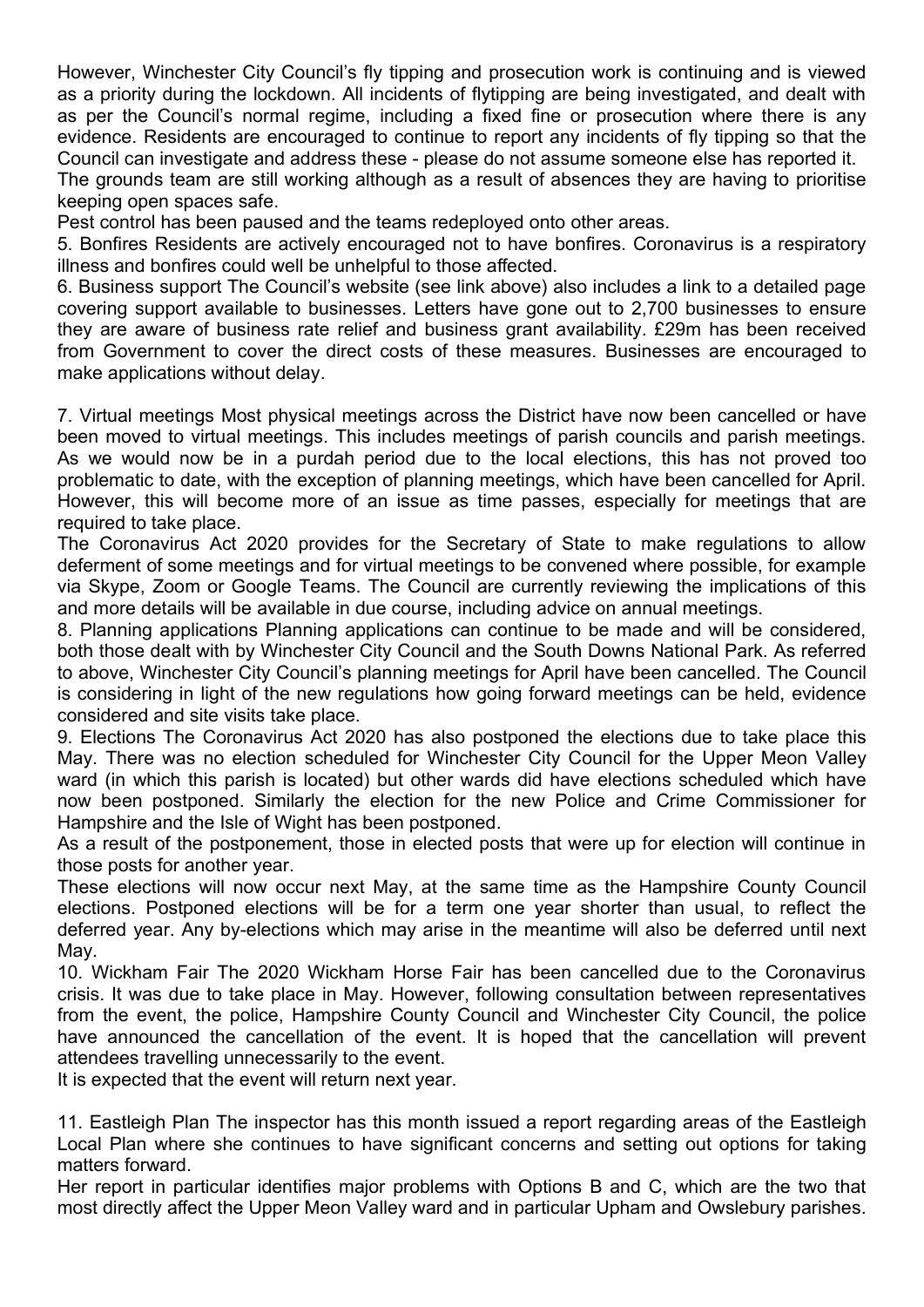In her assessment, she finds herself unable to conclude that Eastleigh's approach to the site selection represents a justified and evidence-based approach.

Her conclusion, which is to be welcomed, is that the plan either needs to be substantially modified or withdrawn. 12. Boomtown Music festivals occurring in May and June this year, such as the Isle of Wight Festival and Glastonbury, have generally been cancelled as a result of the ongoing Coronavirus situation. Various local festivals and events have similarly had to be cancelled.

Boomtown is due to take place in August this year. The organisers have announced a reduction in the maximum numbers of members of the public attending of 20% from last year's figure.

However, it is unclear whether in practice restrictions will have been lifted in sufficient time to allow site set-up to occur or for significant numbers to attend. The Council is working with the police and the organisers as to the best approach.

Laurence Ruffell Hugh Lumby

# Appendix C

# West Meon Council

# 7 rd April 2020

# Covid-19 Business Continuity Arrangements

#### 1. Introduction

Councillors will be aware of the Covid-19 pandemic and the Government guidance is that the worst-case scientific modelling estimates that up to 80% of the UK population could become infected during the course of the outbreak.

It is expected to last at least 4 months in the UK, and this is the reason for the strong distancing and isolation guidance already issued.

The Council has a duty of care to prevent the spread of infectious disease not just to Town Council members and staff but also to members of the public passing through council spaces and through casual hire of facilities.

However, the Council needs to ensure that it maintains effective and lawful decision-making processes and continues the operation of essential services and contractual obligations.

This report sets out how the Council can respond to ensure that these objectives are met.

1.1 Services

Parish Council Council services

It is intended that the Parish Council will continue to provide cover to maintain services and respond to enquiries from the public. While the Council has no formal role or expertise in public health matters, it is well placed to distribute information to local residents and to keep people informed.

In light of the recent guidance regarding social distancing all enquiries will be dealt with via telephone and email. Flexible working and social distancing measures such as home working with rotational attendance will be implemented where possible in line with government guidance, subject to staff availability.

• Grounds Maintenance

Some grounds maintenance will continue to the opens space whilst complying with current advice regarding social distancing, subject to staff availability. The team will also comply with current guidance regarding hygiene and the use of Personal Protective Equipment (PPE) as necessary.

There is low to medium risk to staff from these activities providing that precautions are taken when touching play equipment/bins and that staff engage with members of the public at a sensible distance. In the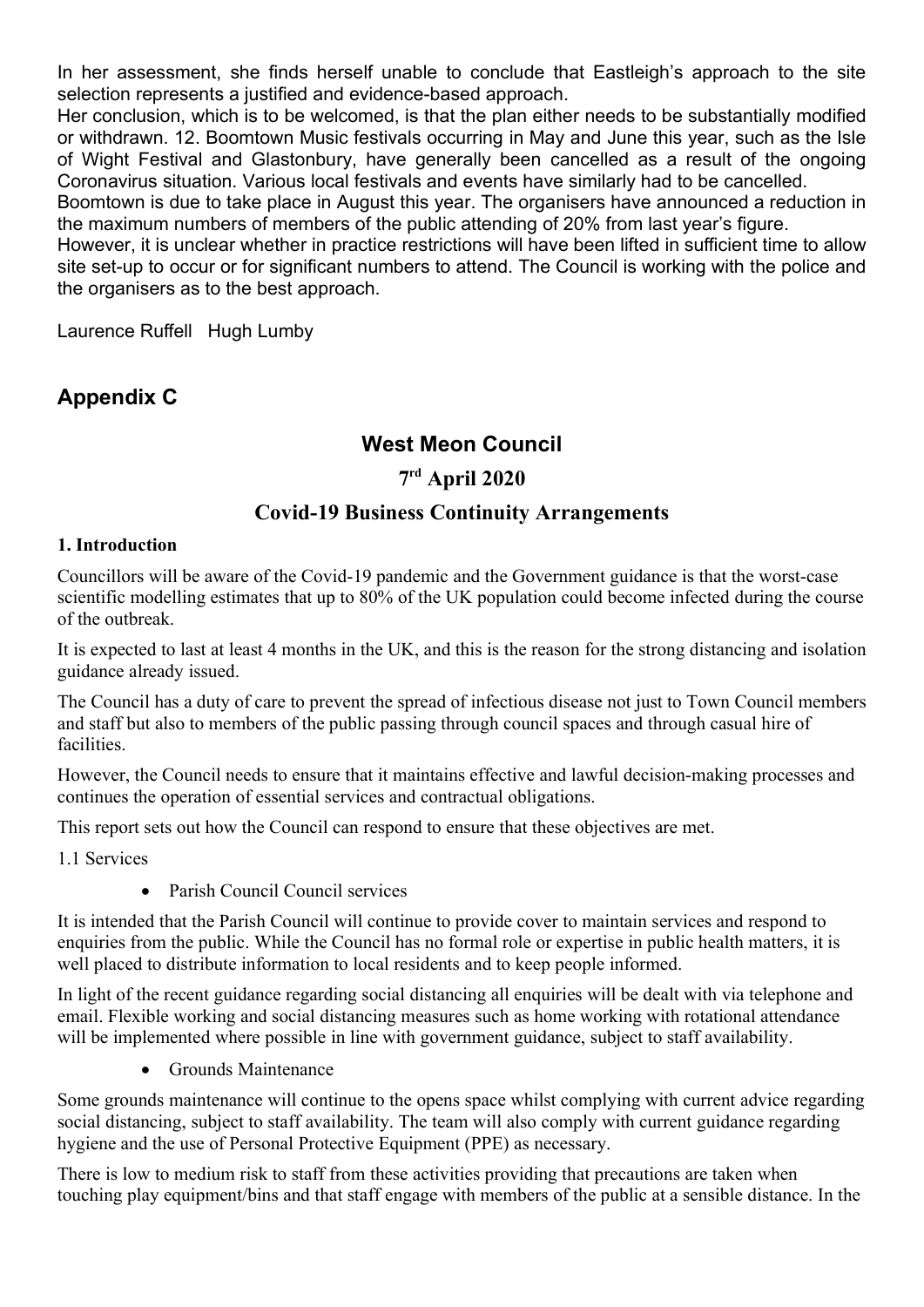event that play areas will not be inspected weekly as they have been closed following Government guidance.

# 2. Matters Relating to Staff

National Joint Council for local government services (NJC) has issued guidance for employers which the Town Council will follow, summarised below:

### "Employees who are sick or unfit for work need to focus on their recovery."

If an employee is fit for work but decides, or is instructed, to self-isolate then their absence should not be recorded as sickness absence. Options for home or remote working will be offered to employees in accordance with the Council's flexible working policy. As staff are 'well' at this stage they should stay on normal full pay for the duration of the self-isolation period until such time as they are confirmed to have contracted Covid-19, at which point they transfer to sickness absence leave and the usual provisions of the sickness scheme will apply.

If an employee is caring for someone who has or may have been infected with Covid-19, this period of absence should also be regarded as self-isolation. Given the employee may then have been in direct contact with the virus we would expect only working from home arrangements to be then considered for the duration of the incubation period. Employers should keep in touch to support employees.

Following all school closures, employers should be fully supportive of employees with childcare responsibilities and consider flexible working arrangements, including adapting working patterns to care for children or dependents or taking time off, whether this is special leave, annual leave or flexible working.

### 3. Contingency Budget

The information we have regarding Covid-19 is updating daily. However, we do know that it will be some months before we return to "normal" business. It is prudent to establish a cost centre funded with £5000 from reserves to support specific purchases relating to the Council's response to Covid19. Purchases may include IT provision to support homeworking or virtual meetings.

### 4. Public Meetings and Events

It is a requirement of the Local Government Act 1972, that Council business shall be conducted at public meetings of the council and any committees.

Councillors and Clerks are unable to attend public meetings in the village hall and guidance has been provided to Parish Councils to provide online meetings. And any member of the public should contact either the Clerk or Chairperson to speak at these meeting.

Due to the nature of local government and considering the Councillors and Members of Public who attend meetings, there is a significant proportion of attendees considered "high risk" to Covid-19. Therefore, in order to protect attendees, public meetings and the Annual Parish meeting in the village hall are suspended until the Government specifically lifts current restrictions imposed to deal with Covid-19.

### 4.1 VE Day

Given the current restrictions it is proposed that the VE day celebrations scheduled for  $8<sup>th</sup>$  May 2020 are cancelled and efforts transferred to rescheduling the event to celebrate VJ day during August 2020.

# 5. Delegation to the Clerk

The Clerk is formally designated "Proper Officer"/"Responsible Finance Officer" (RFO) and in law is the only individual who can act on behalf of the Council and lead the administration of all the Council's activities Some obligations are statutory whilst others are determined by the Council as part of the Clerk's job description. These delegated powers are the everyday duties of the Proper Officer and Responsible Finance Officer, including management of all staff, services and finances.

### 5.1 General Delegation

To allow the Council to operate on a minimum requirement basis, the following is delegated to the Clerk until the Government lifts the restrictions imposed to deal with Covid-19: